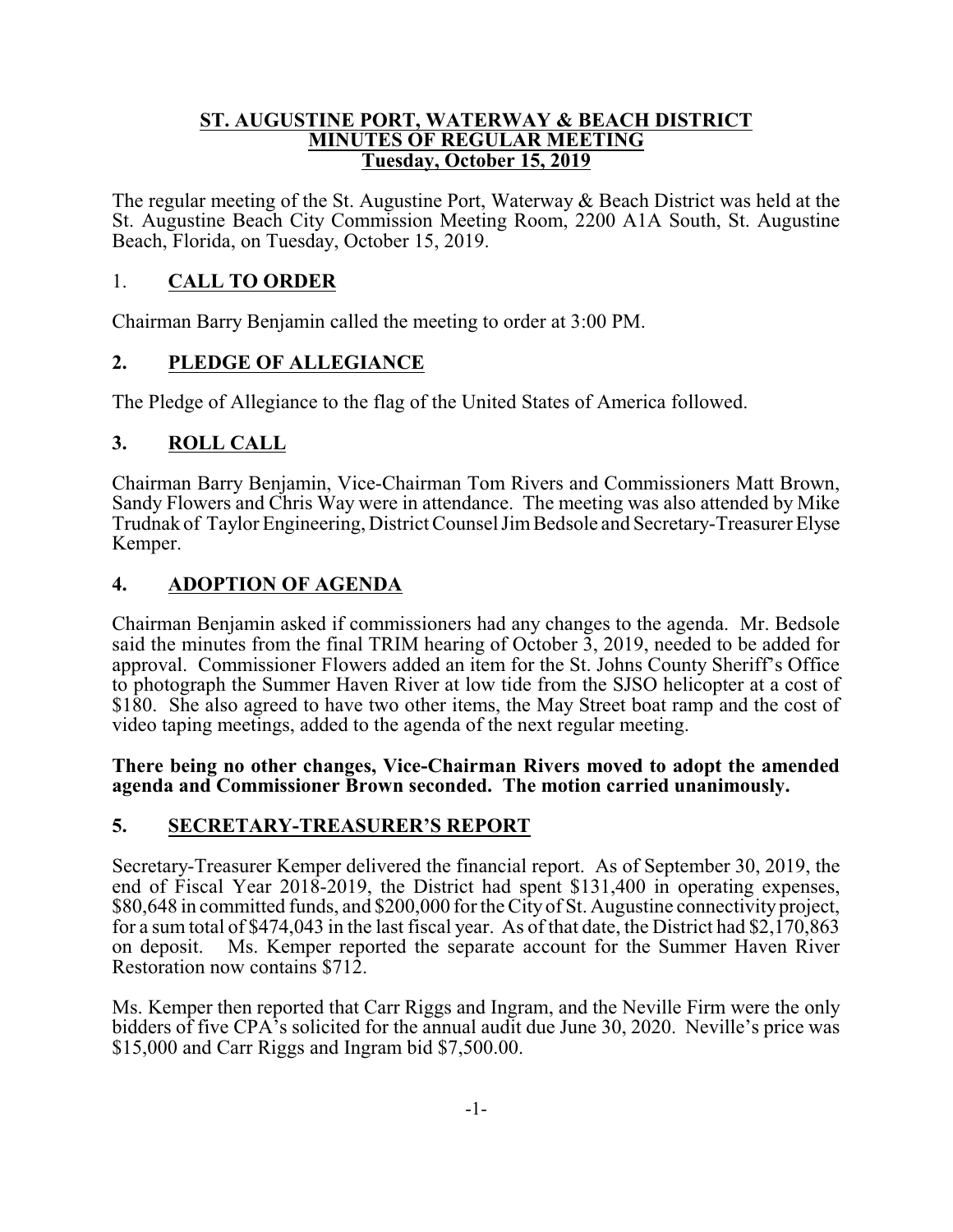#### **A motion by Vice-Chairman Rivers to engage Carr Riggs and Ingram to complete the District's financial audit for Fiscal Year 2018-2019 for a fee of \$7,500.00 was seconded by Commissioner Way and discussion followed.**

Commissioner Flowers said the board should get bids from other vendors before voting. Chairman Benjamin and Vice-Chairman Rivers said five firms had already been contacted and only two offered bids for the work. Ms. Kemper added that Carr Riggs and Ingram's price for government audits begins at nine thousand dollars per year but they discounted the price for this year for the District.

#### **Vice-Chairman Rivers renewed his motion to engage Carr Riggs andIngram for \$7,500 to perform the annual audit. Commissioner Way again seconded the motion. Vice-Chairman Rivers then asked for a vote and the Chairman directed a roll call vote.**

Commissioner Way voted yes, Vice-Chairman Rivers voted yes, Chairman Benjamin voted yes, and Commissioners Brown and Flowers voted against. The motion therefore carried and Carr Riggs and Ingram will be engaged to perform the Fiscal Year 2018-2019 audit.

# **7**. **APPROVAL OF MINUTES**

**A motion by Vice-Chairman Rivers, which was seconded by Commissioner Brown, to approve the minutes of the regular meeting of September 17, 2019, the First Public Hearing of September 17, 2019 and the Final Public Hearing of October 3, 2019, passed unanimously.**

## **9. ENGINEERING REPORT**

Mike Trudnak delivered the engineering report on behalf of Taylor Engineering. He said the only item was the renewal of Taylor's contract with the District until the end of 2020. He said Taylor has been serving the District continuously since 1991.

Commissioner Flowers said she was not in favor of hiring an engineer without going to public bidding. She said the District has used the same engineer since 1991 without bidding the work out and that she is in favor of requesting proposals first.

#### **A motion by Commissioner Flowers to advertise and solicit offers from interested firms for engineering services was seconded by Commissioner Brown and passed 3 - 2 with Vice-Chairman Rivers and Commissioner Way voting against.**

Mr. Bedsole said he would cooperate with Ms. Kemper in advertising a request for qualifications and would have the responses available to open at the next meeting.

## **10. GOVERNMENT REPRESENTATIVE COMMENTS**

Sgt. Jerry Whitehead, City of St. Augustine Police Department, discussed the process used to fund the removal of derelict vessels. He said there are now 14 derelict vessels in the county and that 8 of those are within the District. He said prices now average about two thousand dollars for floating vessels and about six thousand for sunken vessels.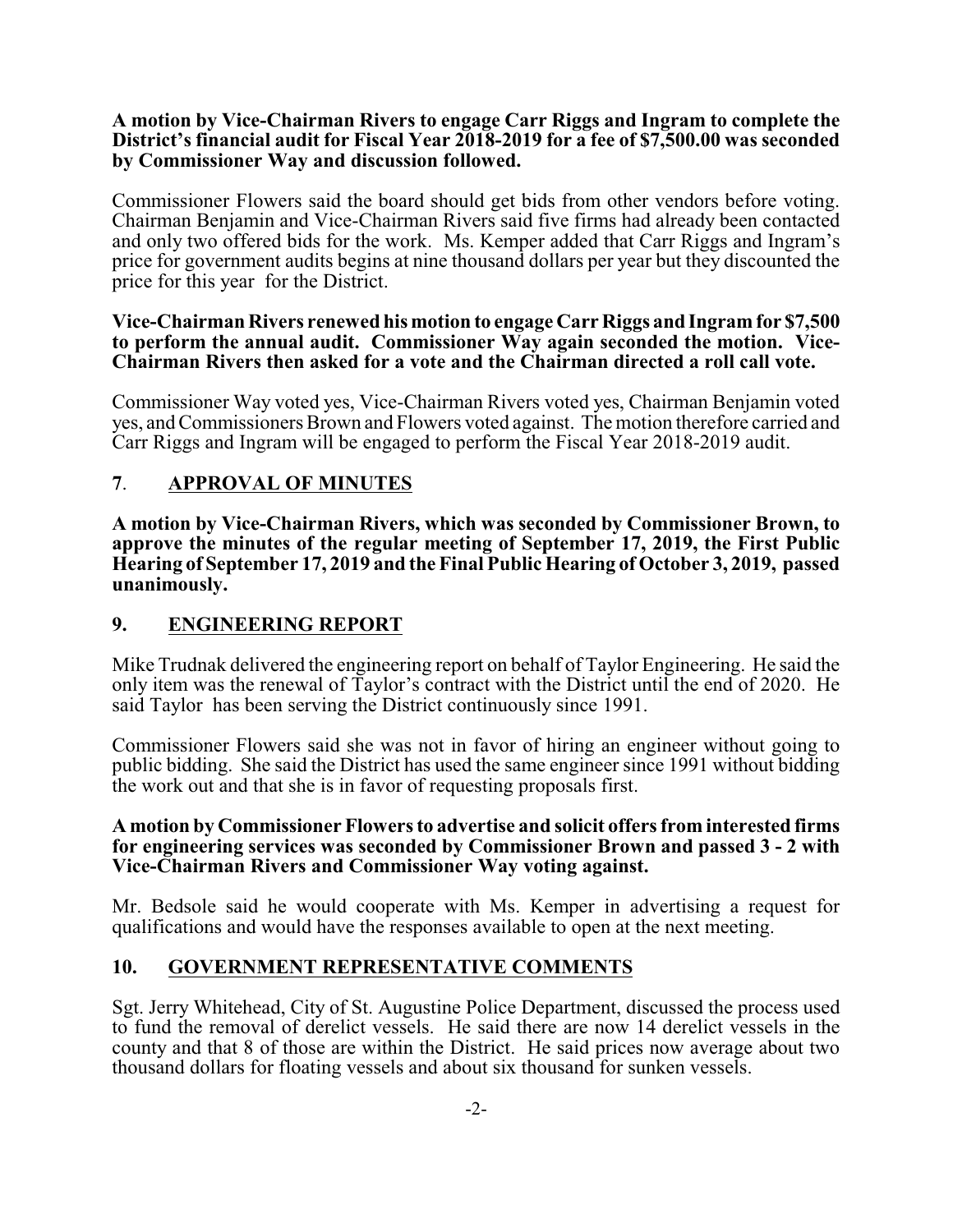Commissioner Way asked if owners are ever requested to reimburse the expense of removal. Sgt. Whitehead said they are notified, if they can be found, and that no owner has ever reimbursed the government for disposing of a boat.

Sgt. Whitehead said the City is requesting the District set aside \$25,000 in its annual budget for derelict vessel removal on an as-needed basis. Jim Piggott, Director of General Services for the City, said the city also gets money from FWC for vessels outside of the District but FWC's pay process is very, very slow. Mr. Piggott said they will solicit bids for removals before asking the District for funds.

Commissioner Flowers asked for a copy of the resolution authorizing the chairman to spend up to six thousand dollars for emergencies without prior approval of the board.

Carl Blow, St. Johns County FIND Commissioner, said FIND has used Taylor Engineering for over thirty years. In response to questions fromCommissioner Way, Mr. Blow said FIND has never had a problem with Taylor's services.

Sgt. Josh Underwood, St. Johns County Sheriff's Office Marine Unit, said last month his agency responded to 103 calls for assistance, performed 46 inspections, issued 3 citations, and removed a floating concrete dock section from District waters. In response to questions from Commissioners Brown and Flowers, Sgt. Underwood said no local ordinance is needed to require locks on marine sanitation devices because it is state law.

Sgt. Underwood asked the board to reimburse SJSO for providing the flight crew to operate that agency's helicopter for two hours so Sgt. Underwood can take photographs of the Summer Haven River at low tide.

#### **A motion by Commissioner Flowers to pay the St. Johns County Sheriff's Office \$180 for the pilot and co-pilot of the helicopter to obtain photographs of the Summer Haven River at low tide was seconded by Chairman Benjamin and passed unanimously.**

Lt. Steve Zukowski, FWC, explained his agency typically collects a large number of derelict vessel funding requests before issuing anymoney. He said it is much faster to fund removals through local sources.

### **11. NEW BUSINESS**

District Counsel Jim Bedsole reviewed his proposed contract with the board. He said the only change to his current arrangement with the board is that his rate will rise from its current level to \$200.00 per hour for hourly items.

**A motion by Chairman Rivers to approve the attorney's agreement was seconded by Commissioner Rivers and passed by a 4-1 vote with Commissioner Flowers dissenting.**